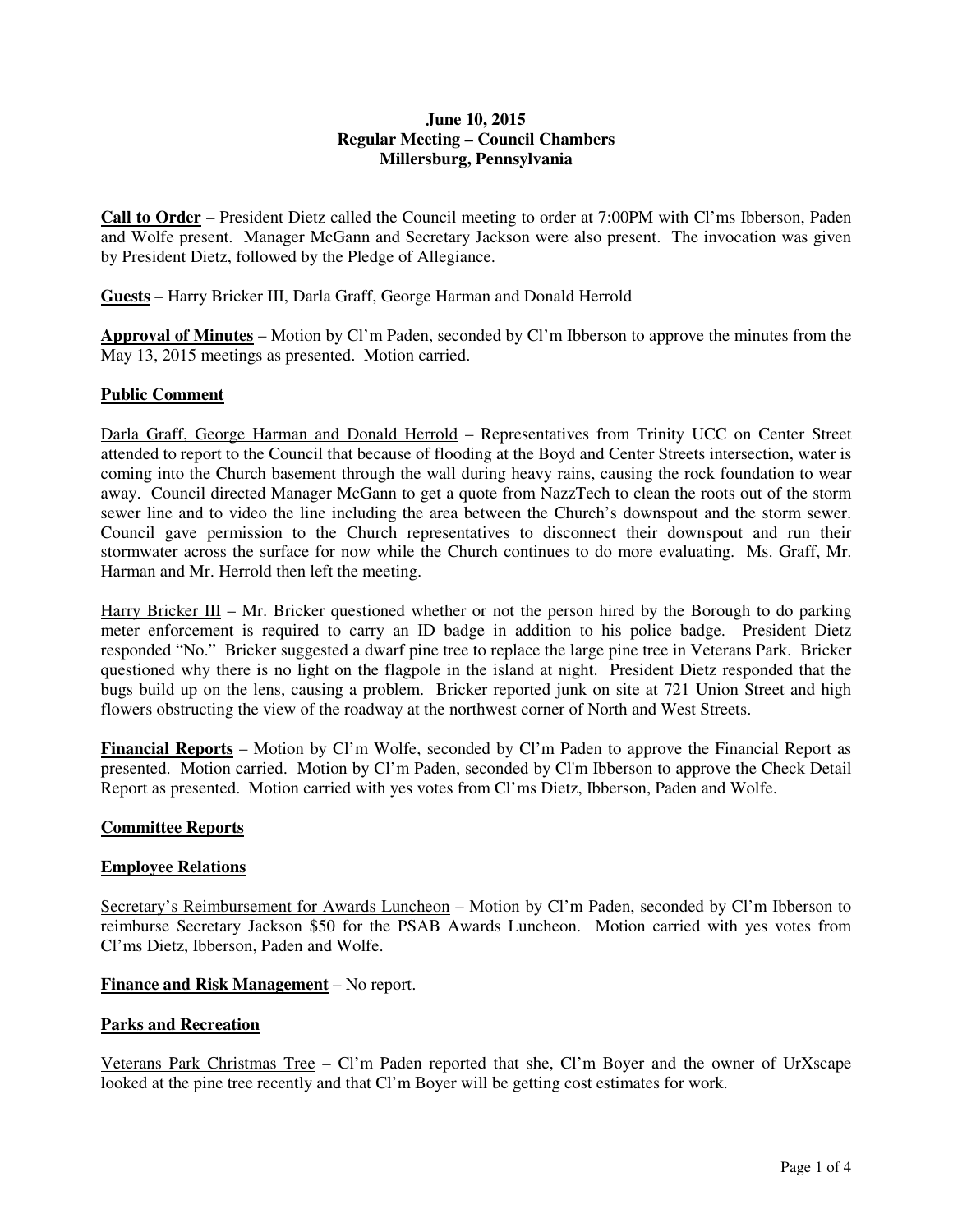Seal Park Swing Disposition – Council directed that for disposition of Borough property valued at less than \$1,000, Manager McGann is do a memo to all Borough employees listing the items for sale via sealed bid. The list is to include the swing.

Facility Use Agreement – Health Kids Running Series – The applicant would like to use MYO Park on Sundays from September 20 through October 18 from 5:00PM to 7:00PM for a children's running program. Motion by Cl'm Ibberson, seconded by Cl'm Wolfe to approve the agreement for the Healthy Kids Running Series and to waive the user fee. Motion carried.

Facility Use Agreement – GOALS Adventure Racing – The applicant requests the use of Riverfront Park for parking bicycles on June 20 from 6:00AM to 3:00PM. Manager McGann reported that there would be approximately 60 bikes and the bikes and gear would be attended while the racers participate in a boating event. The event is to benefit the Gift of Life Organ Donor program. Motion by Cl'm Paden, seconded by Cl'm Wolfe to approve the agreement. Motion carried.

River Front Clean-up – Manager McGann reported that the Public Works crew is finished clearing debris and that we are ready for the contractor to dispose of it. Motion by Cl'm Ibberson, seconded by Cl'm Paden to allow Cl'm Boyer to hire a contractor to have the debris disposed of prior to June 20, not to exceed \$3,500. Motion carried with yes votes from Cl'ms Dietz, Ibberson, Paden and Wolfe.

**Property** – There was no report.

**Public Safety** – There was no report.

**Streets** – Manager McGann reported that Eastern Industries plans to start the paving work on Walborn Lane on Monday, June 15.

**Economic Development –** No report.

#### **Manager's Report**

Floodplain Management Training – Manager McGann reported that someone from the Borough Office is required to take this training in order to apply for the Community Rating System program. CRS will allow Borough residents to receive a reduction in their flood insurance premiums. The four day free training is offered through FEMA/PEMA in Harrisburg on August 11-14. Motion by Cl'm Wolfe, seconded by Cl'm Paden to allow Manager McGann to attend the Floodplain Managers Course for Local Officials as above and to reimburse his mileage. Motion carried with yes votes from Cl'ms Dietz, Ibberson, Paden and Wolfe.

DCED Grant Application for MYO Park Upgrades – Motion by Cl'm Wolfe, seconded by Cl'm Paden to approve the application for \$200,000 for MYO Park upgrades. Motion carried.

Park Swing Installation – President Dietz questioned the timeline for installing the swings. Manager McGann will consult Cl'm Boyer this week. The Public Works crew will do the installation.

#### **Unfinished Business**

Borough Resolution No. 15-07 Assessment Permits – Manager McGann reported that Solicitor Kerwin recommended that this be accomplished via an ordinance rather than a resolution. No action was taken and the matter was tabled.

Rhoads & Sinon LLP Invoice for Police Contract Arbitration – Motion by Cl'm Wolfe, seconded by Cl'm Paden to pay \$9,900 to Rhoads and Sinon. Motion carried with yes votes from Cl'ms Dietz, Ibberson, Paden and Wolfe.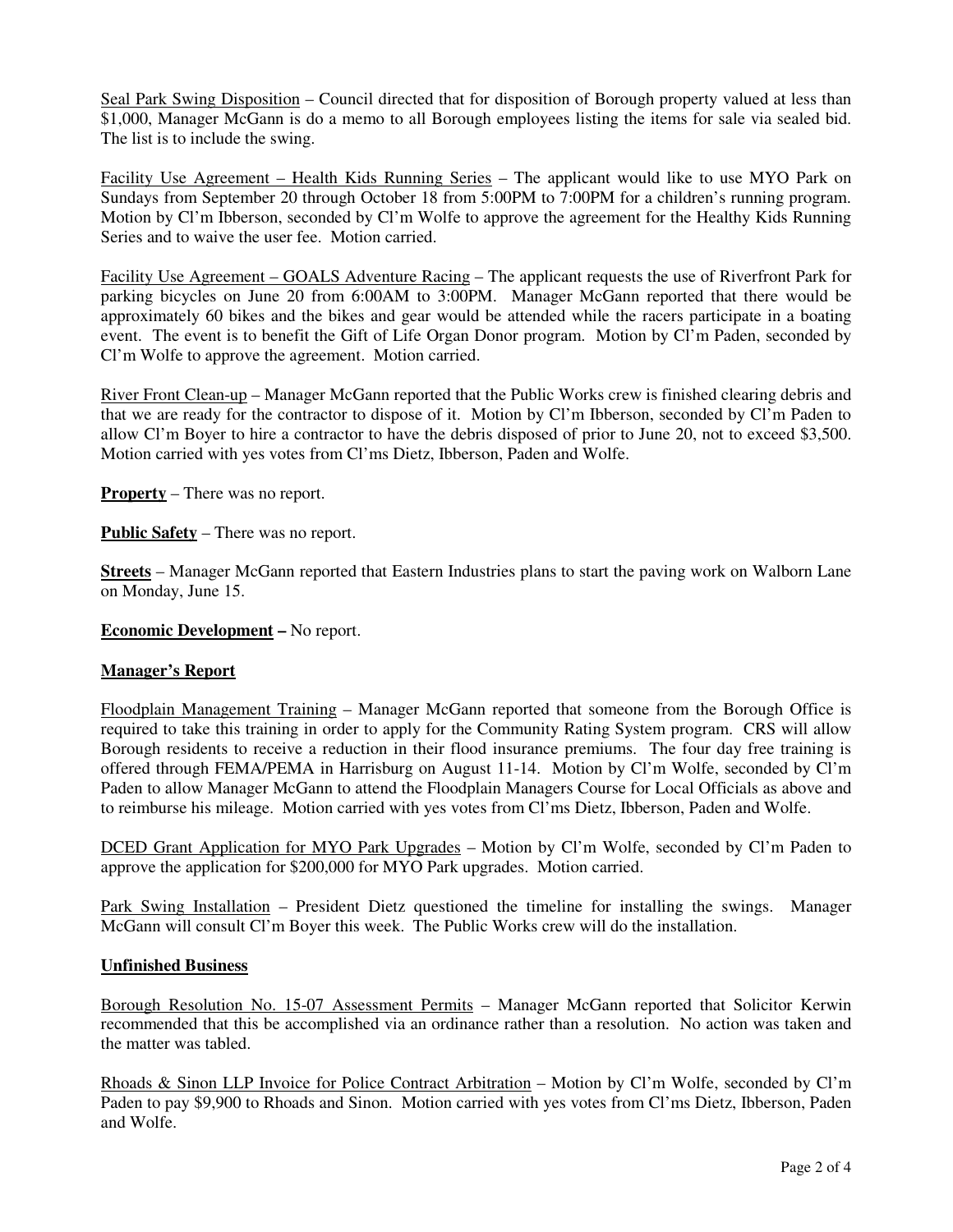Brinjac Invoice – State Street Storm Sewer Project – We received an invoice for the State Street Storm Sewer project for \$5,670. Motion by Cl'm Wolfe, seconded by Cl'm Ibberson to forward the invoice to Dauphin County for payment. Motion carried. President Dietz directed Manager McGann to inquire of the County why Brinjac is indicating the February, March and April invoices are outstanding since Council previously approved forwarding them to the County for payment.

Brinjac Invoice – 2015 Paving Project – We received an invoice for engineering services for the 2015 street paving job, for \$1,784.50. Council previously approved \$1,750, but mileage of \$34.50 was not acted on. Council directed Manager McGann to research whether or not the first invoice for \$1,750 has been paid. Motion by Cl'm Wolfe, seconded by Cl'm Ibberson to pay the invoice for \$1,784.50 and if the first \$1,750 invoice has not been paid to pay it also. Motion carried with yes votes from Cl'ms Dietz, Ibberson, Paden and Wolfe.

# **New Business**

Flood Insurance Policy Renewal – We received quotes from Nationwide and Selective, both for \$554. Motion by Cl'm Ibberson, seconded by Cl'm Paden to renew with Nationwide, Option 2, for \$554. Motion carried with yes votes from Cl'ms Dietz, Ibberson, Paden and Wolfe.

Council Vacancy – President Dietz announced that Cl'm Troy Enders has resigned. Motion by Cl'm Wolfe, seconded by Cl'm Ibberson to accept Troy Enders' resignation. Motion carried. Motion by Cl'm Wolfe, seconded by Cl'm Ibberson to run a press release regarding the vacancy in the Upper Dauphin Sentinel one week, followed by a block ad the next week. Both the block ad and the press release are to state the requirements of the position, appointment is through the end of 2015, send letter of interest to Manager McGann by July 2. Motion carried with yes votes from Cl'ms Dietz, Ibberson, Paden and Wolfe.

**Communications** – All communications were made available to Cl'ms. There was nothing requiring Council action.

## **Organization Reports**

Upper Dauphin COG – No report.

Millersburg Planning Commission – No report.

Millersburg Area Pool Association – No report.

Millersburg Fire Company – Cl'm Ibberson reported that they converted their lighting to LED. The engine room will be painted and new racks are coming for the bunker gear. President Dietz reported that Chief Snyder advised him that the Fire Company will be applying for a gaming grant this September to cover the costs of changing the threads in the hydrants.

Millersburg Ferry Boat Association – Manager McGann reported that the Ferry Boat Association will also be applying for a gaming grant. Council directed McGann to request the Board's meeting minutes and list it on the meeting agenda as a standing organization report.

Millersburg Area Authority – Manager McGann reported that the Borough is continuing to work with the Authority and Upper Paxton Township on the Chelton Avenue project. The temporary repair was successfully completed earlier this week. The Ridgewood Park water line replacement project has begun. The Borough should consider paving that area as a future project.